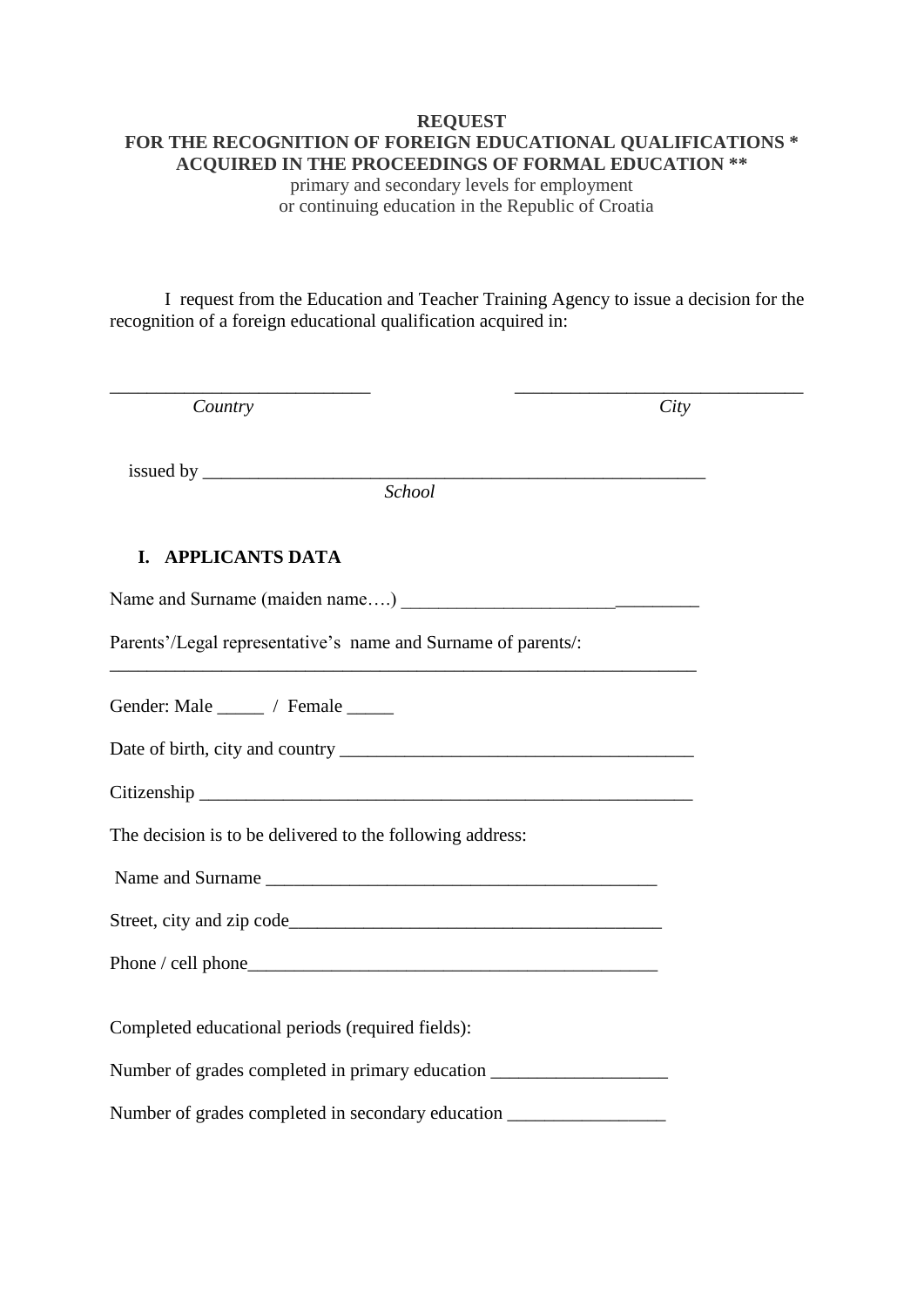## **II. REASON FOR the REQUEST of the DECISION** (mark the square in front of text)

**\_\_\_\_\_\_\_\_\_\_\_\_\_\_**for employment in the Republic of Croatia

 $\Box$  for continuing education in the Republic of Croatia

## **III. REQUIRED DOCUMENTS** (mark the square in front of text)

#### *The recognition of completed primary school for the purposes of employment or continuing education in the Republic of Croatia*

- The last certificate obtained abroad in the original (or certified copy)
- Certified translation of the certificate to the Croatian language issued by a certified court interpreter, with the exception of the documents issued in the Croatian language and Latin script
- Certificate of citizenship (copy of citizenship certificate, identity card, passport or other public document that can prove citizenship)
- Receipt for the payment of administrative fees in the amount of 140.00 Kuna in favor of the State Budget or the Certificate of exemption payment of administrative fees, issued in the regional office of the tax administration in the place where the person is registered or the evidence of the status as a displaced persons, refugees and others in accordance with Article 8th Law of Administrative Fees.
- In the case of change of name or surname photocopy of a public document proving the change (eg. a decision, a certificate from the register)

#### *The recognition of completed secondary school for the purposes of employment or continuing education in the Republic of Croatia*

- The last certificate obtained abroad in the original (or certified copy)
- Certified translation of the certificate to the Croatian language issued by a certified court interpreter, with the exception of the documents issued in the Croatian language and Latin script
- Copies of certificates for each grade completed in high school
- Certificate of citizenship (copy of citizenship certificate, identity card, passport or other public document that can prove citizenship)
- Receipt for the payment of administrative fees in the amount of 140.00 Kuna in favor of the State Budget or the Certificate of exemption payment of administrative fees, issued in the regional office of the tax administration in the place where the person is registered or the evidence of the status as a displaced persons, refugees and others in accordance with Article 8th Law of Administrative Fees.
- In the case of change of name or surname photocopy of a public document proving the change (eg. a decision, a certificate from the register)